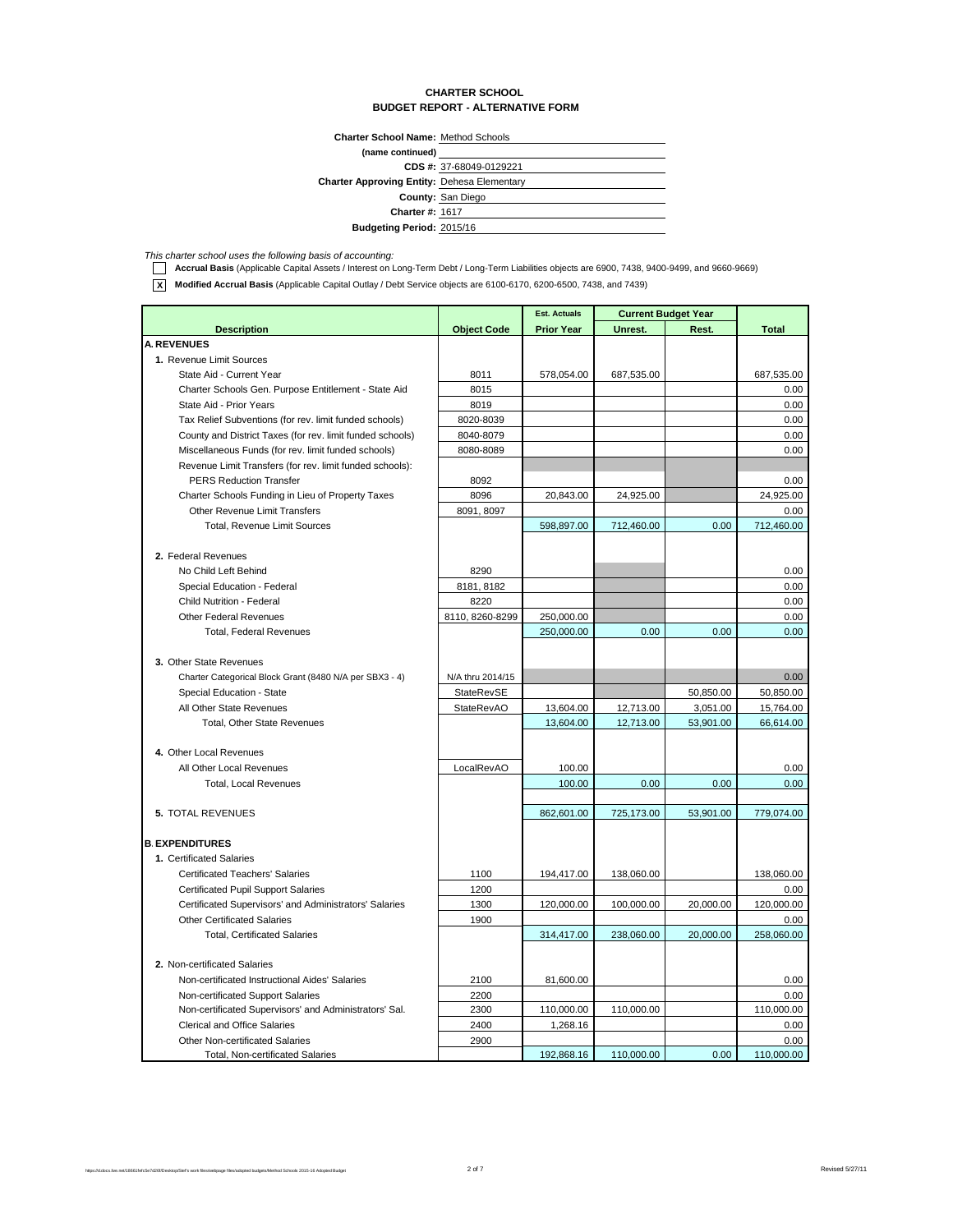### **CHARTER SCHOOL BUDGET REPORT - ALTERNATIVE FORM**

**Charter School Name:** Method Schools

|                                                                           |                    | <b>Est. Actuals</b> | <b>Current Budget Year</b> |           |              |
|---------------------------------------------------------------------------|--------------------|---------------------|----------------------------|-----------|--------------|
| <b>Description</b>                                                        | <b>Object Code</b> | <b>Prior Year</b>   | Unrest.                    | Rest.     | <b>Total</b> |
| 3. Employee Benefits                                                      |                    |                     |                            |           |              |
| <b>STRS</b>                                                               | 3101-3102          |                     | 0.00                       |           | 0.00         |
| <b>PERS</b>                                                               | 3201-3202          |                     |                            |           | 0.00         |
| OASDI / Medicare / Alternative                                            | 3301-3302          | 39,315.00           | 12,157.00                  |           | 12,157.00    |
| <b>Health and Welfare Benefits</b>                                        | 3401-3402          | 35,000.00           | 30,408.00                  |           | 30,408.00    |
| Unemployment Insurance                                                    | 3501-3502          | 7,610.00            | 5,521.00                   |           | 5,521.00     |
| <b>Workers' Compensation Insurance</b>                                    | 3601-3602          | 15,219.00           | 9,202.00                   |           | 9,202.00     |
| OPEB, Allocated                                                           | 3701-3702          |                     |                            |           | 0.00         |
| <b>OPEB, Active Employees</b>                                             | 3751-3752          |                     |                            |           | 0.00         |
| PERS Reduction (for revenue limit funded schools)                         | 3801-3802          |                     |                            |           | 0.00         |
| <b>Other Employee Benefits</b>                                            | 3901-3902          |                     |                            |           | 0.00         |
| <b>Total, Employee Benefits</b>                                           |                    | 97.144.00           | 57,288.00                  | 0.00      | 57,288.00    |
|                                                                           |                    |                     |                            |           |              |
| 4. Books and Supplies                                                     |                    |                     |                            |           |              |
| Approved Textbooks and Core Curricula Materials                           | 4100               | 50,000.00           | 19,000.00                  | 15,000.00 | 34,000.00    |
| Books and Other Reference Materials                                       | 4200               | 18,000.00           | 0.00                       |           | 0.00         |
| <b>Materials and Supplies</b>                                             | 4300               | 37,000.00           | 2,000.00                   |           | 2,000.00     |
| Noncapitalized Equipment                                                  | 4400               | 34,000.00           | 5,000.00                   |           | 5,000.00     |
| Food                                                                      | 4700               | 1,000.00            |                            |           | 0.00         |
| <b>Total, Books and Supplies</b>                                          |                    | 140,000.00          | 26,000.00                  | 15,000.00 | 41.000.00    |
|                                                                           |                    |                     |                            |           |              |
| 5. Services and Other Operating Expenditures                              |                    |                     |                            |           |              |
| Subagreements for Services                                                | 5100               |                     |                            |           | 0.00         |
| <b>Travel and Conferences</b>                                             | 5200               | 5,750.00            | 1,750.00                   |           | 1,750.00     |
| Dues and Memberships                                                      | 5300               | 1,500.00            | 500.00                     |           | 500.00       |
| Insurance                                                                 |                    |                     |                            |           |              |
| Operations and Housekeeping Services                                      | 5400               | 19,050.00           | 3,390.00<br>2,500.00       |           | 3,390.00     |
|                                                                           | 5500               | 11,700.00           |                            |           | 2,500.00     |
| Rentals, Leases, Repairs, and Noncap. Improvements                        | 5600               | 160,581.00          | 115,808.00                 |           | 115,808.00   |
| Professional/Consulting Services & Operating Expend.                      | 5800               | 80,500.00           | 79,222.00                  | 18,901.00 | 98,123.00    |
| Communications                                                            | 5900               | 15,500.00           | 4,000.00                   |           | 4,000.00     |
| Total, Services and Other Operating Expenditures                          |                    | 294,581.00          | 207,170.00                 | 18,901.00 | 226,071.00   |
|                                                                           |                    |                     |                            |           |              |
| 6. Capital Outlay (Objects 6100-6170, 6200-6500 - modified accrual basis) |                    |                     |                            |           |              |
| Sites and Improvements of Sites                                           | 6100-6170          |                     |                            |           | 0.00         |
| Buildings and Improvements of Buildings                                   | 6200               |                     |                            |           | 0.00         |
| Books and Media for New School Libraries or Major                         |                    |                     |                            |           |              |
| <b>Expansion of School Libraries</b>                                      | 6300               |                     |                            |           | 0.00         |
| Equipment                                                                 | 6400               |                     |                            |           | 0.00         |
| <b>Equipment Replacement</b>                                              | 6500               |                     |                            |           | 0.00         |
| Depreciation Expense (for full accrual basis only)                        | 6900               |                     |                            |           | 0.00         |
| <b>Total, Capital Outlay</b>                                              |                    | 0.00                | 0.00                       | 0.00      | 0.00         |
|                                                                           |                    |                     |                            |           |              |
| 7. Other Outgo                                                            |                    |                     |                            |           |              |
| Tuition to Other Schools                                                  | 7110-7143          |                     |                            |           | 0.00         |
| Transfers of Pass-through Revenues to Other LEAs                          | 7211-7213          |                     |                            |           | 0.00         |
| Transfers of Apportionments to Other LEAs - Spec. Ed.                     | 7221-7223SE        |                     |                            |           | 0.00         |
| Transfers of Apportionments to Other LEAs - All Other                     | 7221-7223AO        |                     |                            |           | 0.00         |
| All Other Transfers                                                       | 7281-7299          |                     |                            |           | 0.00         |
| Debt Service:                                                             |                    |                     |                            |           |              |
| Interest                                                                  | 7438               |                     |                            |           | 0.00         |
| Principal                                                                 | 7439               |                     |                            |           | 0.00         |
| Total, Other Outgo                                                        |                    | 0.00                | 0.00                       | 0.00      | 0.00         |
|                                                                           |                    |                     |                            |           |              |
| 8. TOTAL EXPENDITURES                                                     |                    | 1,039,010.16        | 638,518.00                 | 53,901.00 | 692,419.00   |
|                                                                           |                    |                     |                            |           |              |
| C. EXCESS (DEFICIENCY) OF REVENUES OVER EXPEND.                           |                    |                     |                            |           |              |
| BEFORE OTHER FINANCING SOURCES AND USES (A5-B8)                           |                    | (176, 409.16)       | 86,655.00                  | 0.00      | 86,655.00    |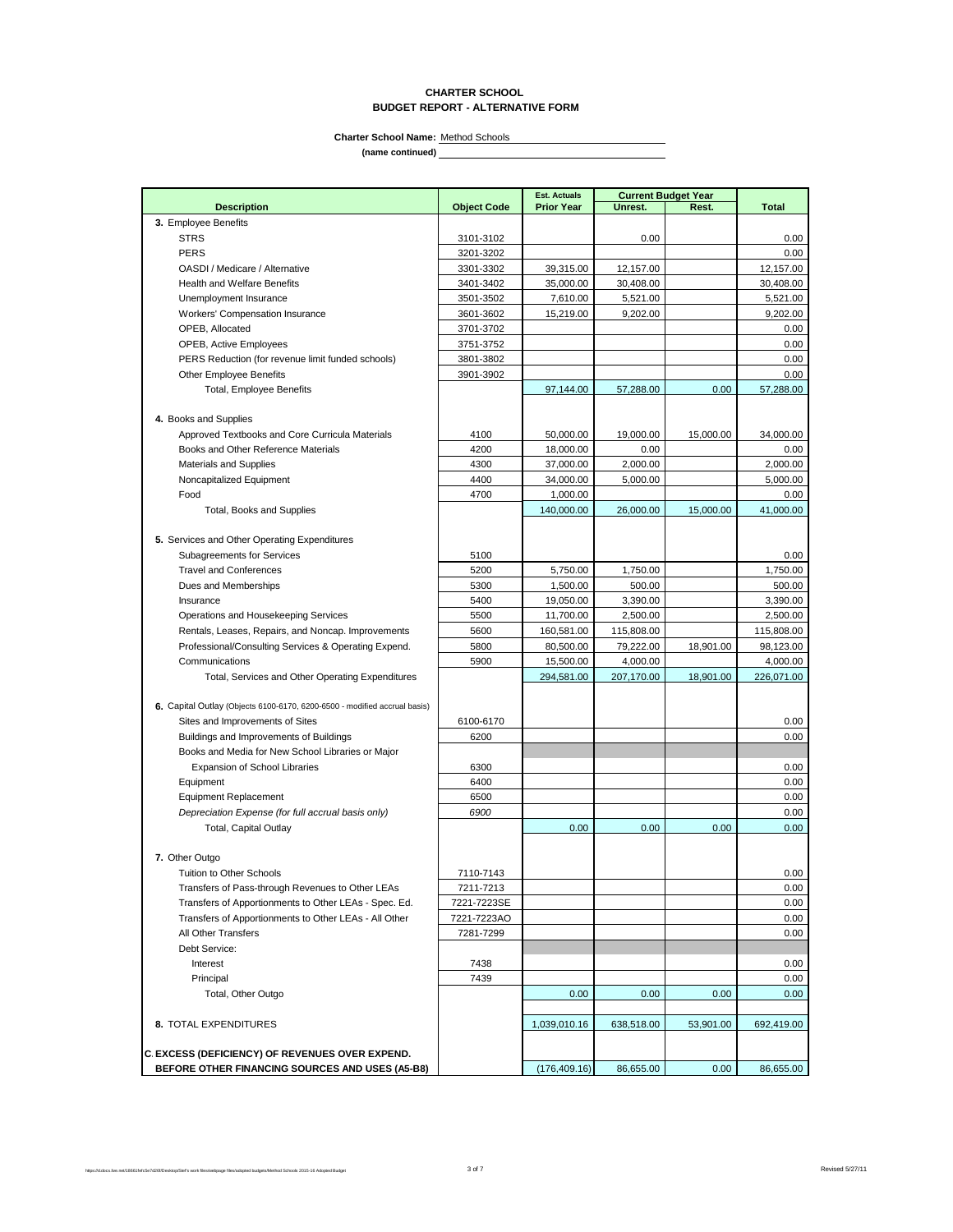### **CHARTER SCHOOL BUDGET REPORT - ALTERNATIVE FORM**

**Charter School Name:** Method Schools

|                                                                             |                    | <b>Est. Actuals</b> | <b>Current Budget Year</b> |       |              |
|-----------------------------------------------------------------------------|--------------------|---------------------|----------------------------|-------|--------------|
| <b>Description</b>                                                          | <b>Object Code</b> | <b>Prior Year</b>   | Unrest.                    | Rest. | <b>Total</b> |
| <b>D. OTHER FINANCING SOURCES / USES</b>                                    |                    |                     |                            |       |              |
| 1. Other Sources                                                            | 8930-8979          | 250,000.00          |                            |       | 0.00         |
| 2. Less: Other Uses                                                         | 7630-7699          | 50,383.00           |                            |       | 0.00         |
| 3. Contributions Between Unrestricted and Restricted Accounts               |                    |                     |                            |       |              |
| (must net to zero)                                                          | 8980-8999          |                     |                            |       | 0.00         |
|                                                                             |                    |                     |                            |       |              |
| 4. TOTAL OTHER FINANCING SOURCES / USES                                     |                    | 199,617.00          | 0.00                       | 0.00  | 0.00         |
|                                                                             |                    |                     |                            |       |              |
| E. NET INCREASE (DECREASE) IN FUND BALANCE (C + D4)                         |                    | 23,207.84           | 86,655.00                  | 0.00  | 86,655.00    |
|                                                                             |                    |                     |                            |       |              |
| F. FUND BALANCE, RESERVES                                                   |                    |                     |                            |       |              |
| 1. Beginning Fund Balance                                                   |                    |                     |                            |       |              |
| a. As of July 1                                                             | 9791               | 104,607.98          | 127,815.82                 | 0.00  | 127,815.82   |
| b. Adjustments to Beginning Balance                                         | 9793, 9795         | 0.00                |                            |       | 0.00         |
| c. Adjusted Beginning Balance                                               |                    | 104,607.98          | 127,815.82                 | 0.00  | 127,815.82   |
| 2. Ending Fund Balance, June 30 ( $E + F.1.c$ .)                            |                    | 127,815.82          | 214,470.82                 | 0.00  | 214,470.82   |
|                                                                             |                    |                     |                            |       |              |
| Components of Ending Fund Balance (Optional):                               |                    |                     |                            |       |              |
| a. Reserve For:                                                             |                    |                     |                            |       |              |
| Revolving Cash (equals object 9130)                                         | 9711               |                     |                            |       |              |
| Stores (equals object 9320)                                                 | 9712               |                     |                            |       |              |
| Prepaid Expenditures (equals object 9330)                                   | 9713               |                     |                            |       |              |
| All Others                                                                  | 9719               |                     |                            |       |              |
| <b>General Reserve</b>                                                      | 9730               |                     |                            |       |              |
| <b>Legally Restricted Balance</b>                                           | 9740               |                     |                            |       |              |
| b. Designated Amounts:                                                      |                    |                     |                            |       |              |
| <b>Designated for Economic Uncertainties</b>                                | 9770               |                     |                            |       |              |
| Designated for Unrealized Gains of Investments &<br>Cash in County Treasury | 9775               |                     |                            |       |              |
| <b>Other Designations</b>                                                   | 9780               |                     |                            |       |              |
| c. Undesignated / Unappropriated Amount                                     | 9790               | 127,815.82          |                            |       |              |
|                                                                             |                    |                     |                            |       |              |
| Components of Ending Fund Balance (Budget):                                 |                    |                     |                            |       |              |
| a. Nonspendable                                                             |                    |                     |                            |       |              |
| Revolving Cash (equals object 9130)                                         | 9711               |                     |                            |       | 0.00         |
| Stores (equals object 9320)                                                 | 9712               |                     |                            |       | 0.00         |
| Prepaid Expenditures (equals object 9330)                                   | 9713               |                     |                            |       | 0.00         |
| All Others                                                                  | 9719               |                     |                            |       | 0.00         |
| b. Restricted                                                               | 9740               |                     |                            |       | 0.00         |
| c. Committed                                                                |                    |                     |                            |       |              |
| <b>Stabilization Arrangements</b>                                           | 9750               |                     |                            |       | 0.00         |
| <b>Other Commitments</b>                                                    | 9760               |                     |                            |       | 0.00         |
| d. Assigned                                                                 |                    |                     |                            |       |              |
| <b>Other Assignments</b>                                                    | 9780               |                     |                            |       | 0.00         |
| e. Unassigned/Unappropriated                                                |                    |                     |                            |       |              |
| Reserve for Economic Uncertainties                                          | 9789               |                     | 20,772.57                  |       | 20,772.57    |
| Unassigned / Unappropriated Amount                                          | 9790               |                     | 193.698.25                 | 0.00  | 193,698.25   |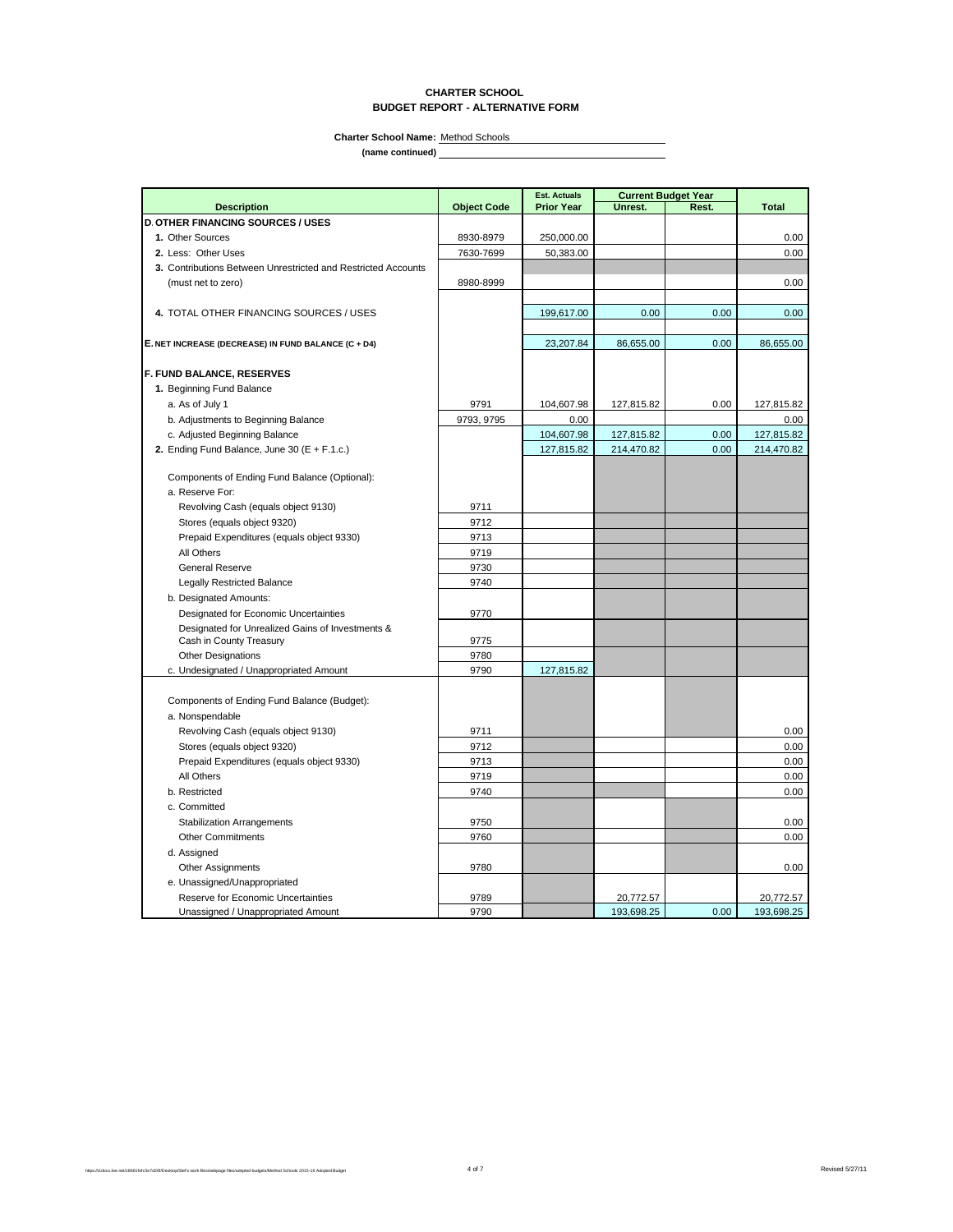## **CHARTER SCHOOL MULTI-YEAR PROJECTION - ALTERNATIVE FORM**

| (name continued)                                   |  |
|----------------------------------------------------|--|
|                                                    |  |
| CDS #: 37-68049-0129221                            |  |
| <b>Charter Approving Entity: Dehesa Elementary</b> |  |
| <b>County: San Diego</b>                           |  |
| <b>Charter #: 1617</b>                             |  |
| <b>Fiscal Year: 2015/16</b>                        |  |

*This charter school uses the following basis of accounting:*

**x** Accrual Basis (Applicable Capital Assets / Interest on Long-Term Debt / Long-Term Liabilities objects are 6900, 7438, 9400-9499, and 9660-9669)

**Modified Accrual Basis** (Applicable Capital Outlay / Debt Service objects are 6100-6170, 6200-6500, 7438, and 7439)

|                                                                                            |                    | FY 2015/16          |                   |              | <b>Totals for</b> | <b>Totals for</b> |
|--------------------------------------------------------------------------------------------|--------------------|---------------------|-------------------|--------------|-------------------|-------------------|
| <b>Description</b>                                                                         | <b>Object Code</b> | <b>Unrestricted</b> | <b>Restricted</b> | <b>Total</b> | 2016/17           | 2017/18           |
| <b>A. REVENUES</b>                                                                         |                    |                     |                   |              |                   |                   |
| 1. Revenue Limit Sources                                                                   |                    |                     |                   |              |                   |                   |
| State Aid - Current Year                                                                   | 8011               | 687,535.00          | 0.00              | 687,535.00   | 780,409.00        | 883,329.00        |
| Charter Schools Gen. Purpose Entitlement - State Aid                                       | 8015               | 0.00                | 0.00              | 0.00         | 0.00              | 0.00              |
| State Aid - Prior Years                                                                    | 8019               | 0.00                | 0.00              | 0.00         | 0.00              | 0.00              |
| Tax Relief Subventions (for rev. limit funded schools)                                     | 8020-8039          | 0.00                | 0.00              | 0.00         | 0.00              | 0.00              |
| County and District Taxes (for rev. limit funded schools)                                  | 8040-8079          | 0.00                | 0.00              | 0.00         | 0.00              | 0.00              |
| Miscellaneous Funds (for rev. limit funded schools)                                        | 8080-8089          | 0.00                | 0.00              | 0.00         | 0.00              | 0.00              |
| Revenue Limit Transfers (for rev. limit funded schools):<br><b>PERS Reduction Transfer</b> | 8092               | 0.00                | 0.00              | 0.00         | 0.00              | 0.00              |
| Charter Schools Funding in Lieu of Property Taxes                                          | 8096               | 24,925.00           | 0.00              | 24,925.00    | 27,418.00         | 30,160.00         |
| <b>Other Revenue Limit Transfers</b>                                                       | 8091, 8097         | 0.00                | 0.00              | 0.00         | 0.00              | 0.00              |
| <b>Total, Revenue Limit Sources</b>                                                        |                    | 712,460.00          | 0.00              | 712,460.00   | 807,827.00        | 913,489.00        |
|                                                                                            |                    |                     |                   |              |                   |                   |
| 2. Federal Revenues                                                                        |                    |                     |                   |              |                   |                   |
| No Child Left Behind                                                                       | 8290               | 0.00                | 0.00              | 0.00         | 0.00              | 0.00              |
| Special Education - Federal                                                                | 8181.8182          | 0.00                | 0.00              | 0.00         | 0.00              | 0.00              |
| <b>Child Nutrition - Federal</b>                                                           | 8220               | 0.00                | 0.00              | 0.00         | 0.00              | 0.00              |
| <b>Other Federal Revenues</b>                                                              | 8110, 8260-8299    | 0.00                | 0.00              | 0.00         | 0.00              | 0.00              |
| <b>Total. Federal Revenues</b>                                                             |                    | 0.00                | 0.00              | 0.00         | 0.00              | 0.00              |
|                                                                                            |                    |                     |                   |              |                   |                   |
| 3. Other State Revenues                                                                    |                    |                     |                   |              |                   |                   |
| Charter Categorical Block Grant (8480 N/A thru 2014/15 - SBX3-4)                           | N/A thru 2014/15   | 0.00                | 0.00              | 0.00         | 0.00              | 0.00              |
| Special Education - State                                                                  | <b>StateRevSE</b>  | 0.00                | 50.850.00         | 50.850.00    | 55.935.00         | 61.529.00         |
| All Other State Revenues                                                                   | <b>StateRevAO</b>  | 12,713.00           | 3.051.00          | 15,764.00    | 17,340.00         | 19.074.00         |
| <b>Total, Other State Revenues</b>                                                         |                    | 12,713.00           | 53,901.00         | 66,614.00    | 73,275.00         | 80,603.00         |
|                                                                                            |                    |                     |                   |              |                   |                   |
| 4. Other Local Revenues                                                                    |                    |                     |                   |              |                   |                   |
| All Other Local Revenues                                                                   | LocalRevAO         | 0.00                | 0.00              | 0.00         |                   |                   |
| <b>Total, Local Revenues</b>                                                               |                    | 0.00                | 0.00              | 0.00         | 0.00              | 0.00              |
|                                                                                            |                    |                     |                   |              |                   |                   |
| 5. TOTAL REVENUES                                                                          |                    | 725,173.00          | 53.901.00         | 779.074.00   | 881.102.00        | 994.092.00        |
|                                                                                            |                    |                     |                   |              |                   |                   |
| <b>B. EXPENDITURES</b>                                                                     |                    |                     |                   |              |                   |                   |
| 1. Certificated Salaries                                                                   |                    |                     |                   |              |                   |                   |
| <b>Certificated Teachers' Salaries</b>                                                     | 1100               | 138,060.00          | 0.00              | 138,060.00   | 160,275.15        | 185,438.04        |
| <b>Certificated Pupil Support Salaries</b>                                                 | 1200               | 0.00                | 0.00              | 0.00         | 0.00              | 0.00              |
| Certificated Supervisors' and Administrators' Salaries                                     | 1300               | 100,000.00          | 20,000.00         | 120,000.00   | 123,000.00        | 126,075.00        |
| <b>Other Certificated Salaries</b>                                                         | 1900               | 0.00                | 0.00              | 0.00         | 0.00              | 0.00              |
| <b>Total, Certificated Salaries</b>                                                        |                    | 238.060.00          | 20.000.00         | 258,060.00   | 283,275.15        | 311.513.04        |
|                                                                                            |                    |                     |                   |              |                   |                   |
| 2. Non-certificated Salaries                                                               |                    |                     |                   |              |                   |                   |
| Non-certificated Instructional Aides' Salaries                                             | 2100               | 0.00                | 0.00              | 0.00         | 0.00              | 0.00              |
| Non-certificated Support Salaries                                                          | 2200               | 0.00                | 0.00              | 0.00         | 0.00              | 0.00              |
| Non-certificated Supervisors' and Administrators' Sal.                                     | 2300               | 110,000.00          | 0.00              | 110,000.00   | 110,000.00        | 110,000.00        |
| <b>Clerical and Office Salaries</b>                                                        | 2400               | 0.00                | 0.00              | 0.00         | 0.00              | 0.00              |
| Other Non-certificated Salaries                                                            | 2900               | 0.00                | 0.00              | 0.00         | 0.00              | 0.00              |
| <b>Total. Non-certificated Salaries</b>                                                    |                    | 110,000.00          | 0.00              | 110,000.00   | 110,000.00        | 110,000.00        |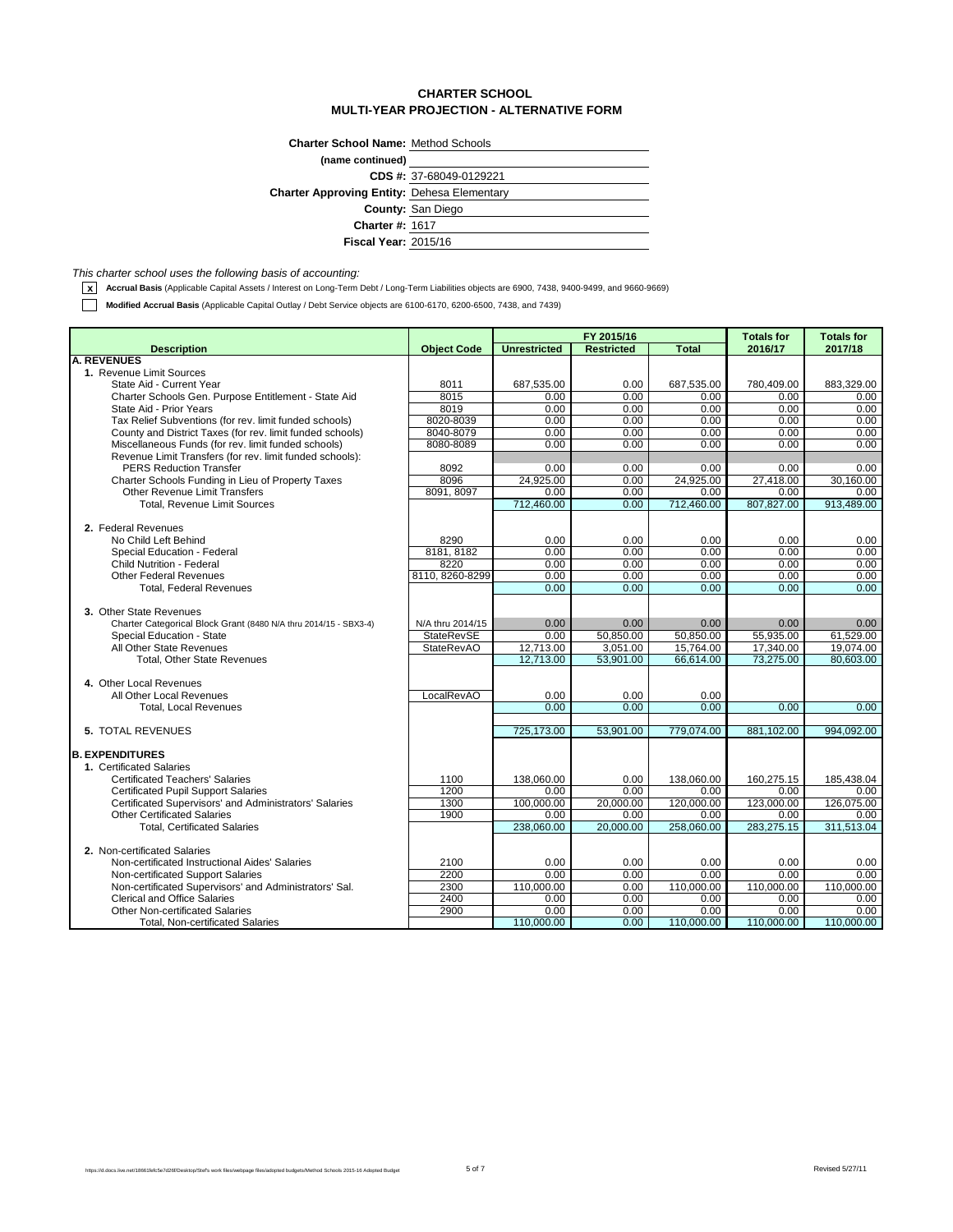# **CHARTER SCHOOL MULTI-YEAR PROJECTION - ALTERNATIVE FORM**

**Charter School Name:** Method Schools

|                                                                          |                    | FY 2015/16          |                   | <b>Totals for</b> | <b>Totals for</b> |                   |
|--------------------------------------------------------------------------|--------------------|---------------------|-------------------|-------------------|-------------------|-------------------|
| <b>Description</b>                                                       | <b>Object Code</b> | <b>Unrestricted</b> | <b>Restricted</b> | <b>Total</b>      | 2016/17           | 2017/18           |
| 3. Employee Benefits                                                     |                    |                     |                   |                   |                   |                   |
| <b>STRS</b>                                                              | 3101-3102          | 0.00                | 0.00              | 0.00              | 0.00              | 0.00              |
| <b>PERS</b>                                                              | 3201-3202          | 0.00                | 0.00              | 0.00              | 0.00              | 0.00              |
| OASDI / Medicare / Alternative                                           | 3301-3302          | 12,157.00           | 0.00              | 12,157.00         | 12,522.00         | 12,932.00         |
| <b>Health and Welfare Benefits</b>                                       | 3401-3402          | 30,408.00           | 0.00              | 30,408.00         | 35,586.00         | 41.456.00         |
| Unemployment Insurance                                                   | 3501-3502          | 5,521.00            | 0.00              | 5,521.00          | 5,899.00          | 6,323.00          |
| <b>Workers' Compensation Insurance</b>                                   | 3601-3602          | 9,202.00            | 0.00              | 9,202.00          | 9,832.00          | 10,538.00         |
| OPEB. Allocated                                                          | 3701-3702          | 0.00                | 0.00              | 0.00              | 0.00              | 0.00              |
| OPEB, Active Employees                                                   | 3751-3752          | 0.00                | 0.00              | 0.00              | 0.00              | 0.00              |
| PERS Reduction (for revenue limit funded schools)                        | 3801-3802          | 0.00                | 0.00              | 0.00              | 0.00              | 0.00              |
| <b>Other Employee Benefits</b>                                           | 3901-3902          | 0.00                | 0.00              | 0.00              | 0.00              | 0.00              |
| <b>Total, Employee Benefits</b>                                          |                    | 57,288.00           | 0.00              | 57,288.00         | 63,839.00         | 71,249.00         |
|                                                                          |                    |                     |                   |                   |                   |                   |
| 4. Books and Supplies<br>Approved Textbooks and Core Curricula Materials | 4100               | 19,000.00           | 15,000.00         | 34,000.00         | 37,400.00         | 41,140.00         |
| Books and Other Reference Materials                                      | 4200               | 0.00                | 0.00              | 0.00              | 0.00              | 0.00              |
| <b>Materials and Supplies</b>                                            | 4300               | 2.000.00            | 0.00              | 2.000.00          | 2.200.00          | 2.420.00          |
| Noncapitalized Equipment                                                 | 4400               | 5,000.00            | 0.00              | 5,000.00          | 5,500.00          | 6,050.00          |
| Food                                                                     | 4700               | 0.00                | 0.00              | 0.00              | 0.00              | 0.00 <sub>1</sub> |
| <b>Total, Books and Supplies</b>                                         |                    | 26.000.00           | 15.000.00         | 41.000.00         | 45.100.00         | 49.610.00         |
|                                                                          |                    |                     |                   |                   |                   |                   |
| 5. Services and Other Operating Expenditures                             |                    |                     |                   |                   |                   |                   |
| <b>Subagreements for Services</b>                                        | 5100               | 0.00                | 0.00              | 0.00              | 0.00              | 0.00              |
| <b>Travel and Conferences</b>                                            | 5200               | 1,750.00            | 0.00              | 1,750.00          | 1,925.00          | 2,118.00          |
| Dues and Memberships                                                     | 5300               | 500.00              | 0.00              | 500.00            | 625.00            | 781.00            |
| Insurance                                                                | 5400               | 3,390.00            | 0.00              | 3,390.00          | 3,729.00          | 4,102.00          |
| Operations and Housekeeping Services                                     | 5500               | 2,500.00            | 0.00              | 2,500.00          | 2,875.00          | 3,306.00          |
| Rentals, Leases, Repairs, and Noncap. Improvements                       | 5600               | 115,808.00          | 0.00              | 115,808.00        | 133,054.00        | 152,875.00        |
| Professional/Consulting Services and Operating Expend.                   | 5800               | 79,222.00           | 18,901.00         | 98,123.00         | 108,883.00        | 123,389.00        |
| Communications                                                           | 5900               | 4,000.00            | 0.00              | 4,000.00          | 4,700.00          | 5,560.00          |
| Total, Services and Other Operating Expenditures                         |                    | 207.170.00          | 18,901.00         | 226.071.00        | 255,791.00        | 292,131.00        |
|                                                                          |                    |                     |                   |                   |                   |                   |
| 6. Capital Outlay (Objects 6100-6170, 6200-6500 for mod. accrual basis)  |                    |                     |                   |                   |                   |                   |
| Sites and Improvements of Sites                                          | 6100-6170          | 0.00                | 0.00              | 0.00              | 0.00              | 0.00              |
| Buildings and Improvements of Buildings                                  | 6200               | 0.00                | 0.00              | 0.00              | 0.00              | 0.00              |
| Books and Media for New School Libraries or Major                        |                    |                     |                   |                   |                   |                   |
| <b>Expansion of School Libraries</b>                                     | 6300               | 0.00                | 0.00              | 0.00              | 0.00              | 0.00              |
| Equipment                                                                | 6400               | 0.00                | 0.00              | 0.00              | 0.00              | 0.00              |
| <b>Equipment Replacement</b>                                             | 6500               | 0.00                | 0.00              | 0.00              | 0.00              | 0.00              |
| Depreciation Expense (for full accrual only)                             | 6900               | 0.00                | 0.00              | 0.00              | 0.00              | 0.00              |
| <b>Total, Capital Outlay</b>                                             |                    | 0.00                | 0.00              | 0.00              | 0.00              | 0.00              |
|                                                                          |                    |                     |                   |                   |                   |                   |
| 7. Other Outgo                                                           |                    |                     |                   |                   |                   |                   |
| Tuition to Other Schools                                                 | 7110-7143          | 0.00                | 0.00              | 0.00              | 0.00              | 0.00              |
| Transfers of Pass-through Revenues to Other LEAs                         | 7211-7213          | 0.00                | 0.00              | 0.00              | 0.00              | 0.00              |
| Transfers of Apportionments to Other LEAs - Spec. Ed.                    | 7221-7223SE        | 0.00                | 0.00              | 0.00              | 0.00              | 0.00              |
| Transfers of Apportionments to Other LEAs - All Other                    | 7221-7223AO        | 0.00                | 0.00              | 0.00              | 0.00              | 0.00              |
| All Other Transfers                                                      | 7281-7299          | 0.00                | 0.00              | 0.00              | 0.00              | 0.00              |
| Debt Service:                                                            |                    |                     |                   |                   |                   |                   |
| Interest                                                                 | 7438               | 0.00                | 0.00              | 0.00              | 0.00              | 0.00              |
| Principal                                                                | 7439               | 0.00                | 0.00              | 0.00              | 0.00              | 0.00              |
| Total, Other Outgo                                                       |                    | 0.00                | 0.00              | 0.00              | 0.00              | 0.00              |
| 8. TOTAL EXPENDITURES                                                    |                    | 638,518.00          | 53,901.00         | 692,419.00        | 758,005.15        | 834,503.04        |
|                                                                          |                    |                     |                   |                   |                   |                   |
| <b>C. EXCESS (DEFICIENCY) OF REVENUES OVER EXPEND.</b>                   |                    |                     |                   |                   |                   |                   |
| BEFORE OTHER FINANCING SOURCES AND USES (A5-B8)                          |                    | 86,655.00           | 0.00              | 86,655.00         | 123,096.85        | 159,588.96        |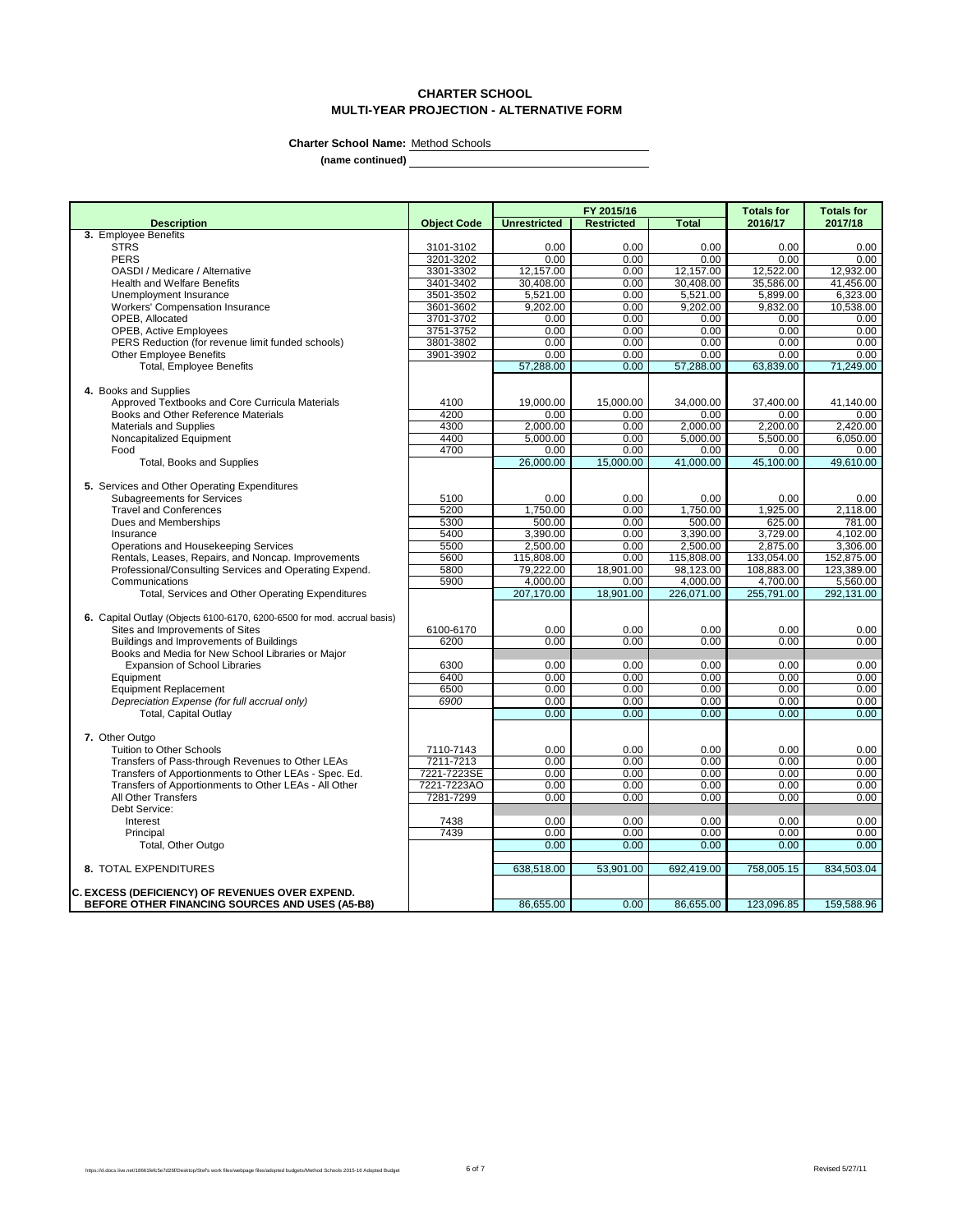# **CHARTER SCHOOL MULTI-YEAR PROJECTION - ALTERNATIVE FORM**

 $\overline{\phantom{0}}$ 

**Charter School Name:** Method Schools

|                                                                            |                    | FY 2015/16              |                   |                         | <b>Totals for</b>       | <b>Totals for</b>       |
|----------------------------------------------------------------------------|--------------------|-------------------------|-------------------|-------------------------|-------------------------|-------------------------|
| <b>Description</b>                                                         | <b>Object Code</b> | <b>Unrestricted</b>     | <b>Restricted</b> | <b>Total</b>            | 2016/17                 | 2017/18                 |
| <b>D. OTHER FINANCING SOURCES / USES</b>                                   |                    |                         |                   |                         |                         |                         |
| 1. Other Sources                                                           | 8930-8979          | 0.00                    | 0.00              | 0.00                    | 0.00                    | 0.00                    |
| 2. Less: Other Uses                                                        | 7630-7699          | 0.00                    | 0.00              | 0.00                    | 0.00                    | 0.00                    |
| 3. Contributions Between Unrestricted and Restricted Accounts              |                    |                         |                   |                         |                         |                         |
| (must net to zero)                                                         | 8980-8999          | 0.00                    | 0.00              | 0.00                    | 0.00                    | 0.00                    |
| 4. TOTAL OTHER FINANCING SOURCES / USES                                    |                    | 0.00                    | 0.00              | 0.00                    | 0.00                    | 0.00                    |
|                                                                            |                    |                         |                   |                         |                         |                         |
| E. NET INCREASE (DECREASE) IN FUND BALANCE (C + D4)                        |                    | 86,655.00               | 0.00              | 86,655.00               | 123,096.85              | 159,588.96              |
| <b>F. FUND BALANCE, RESERVES</b>                                           |                    |                         |                   |                         |                         |                         |
| 1. Beginning Fund Balance                                                  |                    |                         |                   |                         |                         |                         |
| a. As of July 1                                                            | 9791               | 127,815.82              | 0.00              | 127,815.82              | 214,470.82              | 337,567.67              |
| b. Adjustments to Beginning Balance                                        | 9793, 9795         | 0.00                    | 0.00              | 0.00                    | 0.00                    | 0.00                    |
| c. Adjusted Beginning Balance                                              |                    | 127,815.82              | 0.00              | 127,815.82              | 214,470.82              | 337,567.67              |
| 2. Ending Fund Balance, June 30 ( $E + F.1.c.$ )                           |                    | 214,470.82              | 0.00              | 214,470.82              | 337,567.67              | 497,156.63              |
| Components of Ending Fund Balance (Optional):                              |                    |                         |                   |                         |                         |                         |
| a. Reserve For:                                                            |                    |                         |                   |                         |                         |                         |
| Revolving Cash (equals object 9130)                                        | 9711               |                         |                   |                         |                         |                         |
| Stores (equals object 9320)                                                | 9712               |                         |                   |                         |                         |                         |
| Prepaid Expenditures (equals object 9330)                                  | 9713               |                         |                   |                         |                         |                         |
| All Others                                                                 | 9719               |                         |                   |                         |                         |                         |
| <b>General Reserve</b>                                                     | 9730               |                         |                   |                         |                         |                         |
| <b>Legally Restricted Balance</b>                                          | 9740               |                         |                   |                         |                         |                         |
| b. Designated Amounts:                                                     |                    |                         |                   |                         |                         |                         |
|                                                                            | 9770               |                         |                   |                         |                         |                         |
| Designated for Economic Uncertainties                                      |                    |                         |                   |                         |                         |                         |
| Designated for Unrealized Gains of Investments &                           |                    |                         |                   |                         |                         |                         |
| Cash in County Treasury                                                    | 9775               |                         |                   |                         |                         |                         |
| <b>Other Designations</b>                                                  | 9780               |                         |                   |                         |                         |                         |
| c. Undesignated / Unappropriated Amount                                    | 9790               |                         |                   |                         |                         |                         |
| Components of Ending Fund Balance (Budget):                                |                    |                         |                   |                         |                         |                         |
| a. Nonspendable                                                            |                    |                         |                   |                         |                         |                         |
| Revolving Cash (equals object 9130)                                        | 9711               | 0.00                    |                   | 0.00                    | 0.00                    | 0.00                    |
| Stores (equals object 9320)                                                | 9712               | 0.00                    | 0.00              | 0.00                    | 0.00                    | 0.00                    |
| Prepaid Expenditures (equals object 9330)                                  | 9713               | 0.00                    | 0.00              | 0.00                    | 0.00                    | 0.00                    |
| All Others                                                                 | 9719               | 0.00                    | 0.00              | 0.00                    | 0.00                    | 0.00                    |
| b. Restricted                                                              | 9740               |                         | 0.00              | 0.00                    | 0.00                    | 0.00                    |
| c. Committed                                                               |                    |                         |                   |                         |                         |                         |
| <b>Stabilization Arrangements</b>                                          | 9750               | 0.00                    |                   | 0.00                    | 0.00                    | 0.00                    |
| <b>Other Commitments</b>                                                   | 9760               | 0.00                    |                   | 0.00                    | 0.00                    | 0.00                    |
| d. Assigned                                                                |                    |                         |                   |                         |                         |                         |
| <b>Other Assignments</b>                                                   | 9780               | 0.00                    |                   | 0.00                    | 0.00                    | 0.00                    |
| e. Unassigned/Unappropriated                                               |                    |                         |                   |                         |                         |                         |
| Reserve for Economic Uncertainties<br>Undesignated / Unappropriated Amount | 9789<br>9790       | 20,772.57<br>193,698.25 | 0.00<br>0.00      | 20,772.57<br>193,698.25 | 22,740.15<br>314,827.52 | 25,035.09<br>472,121.54 |
|                                                                            |                    |                         |                   |                         |                         |                         |